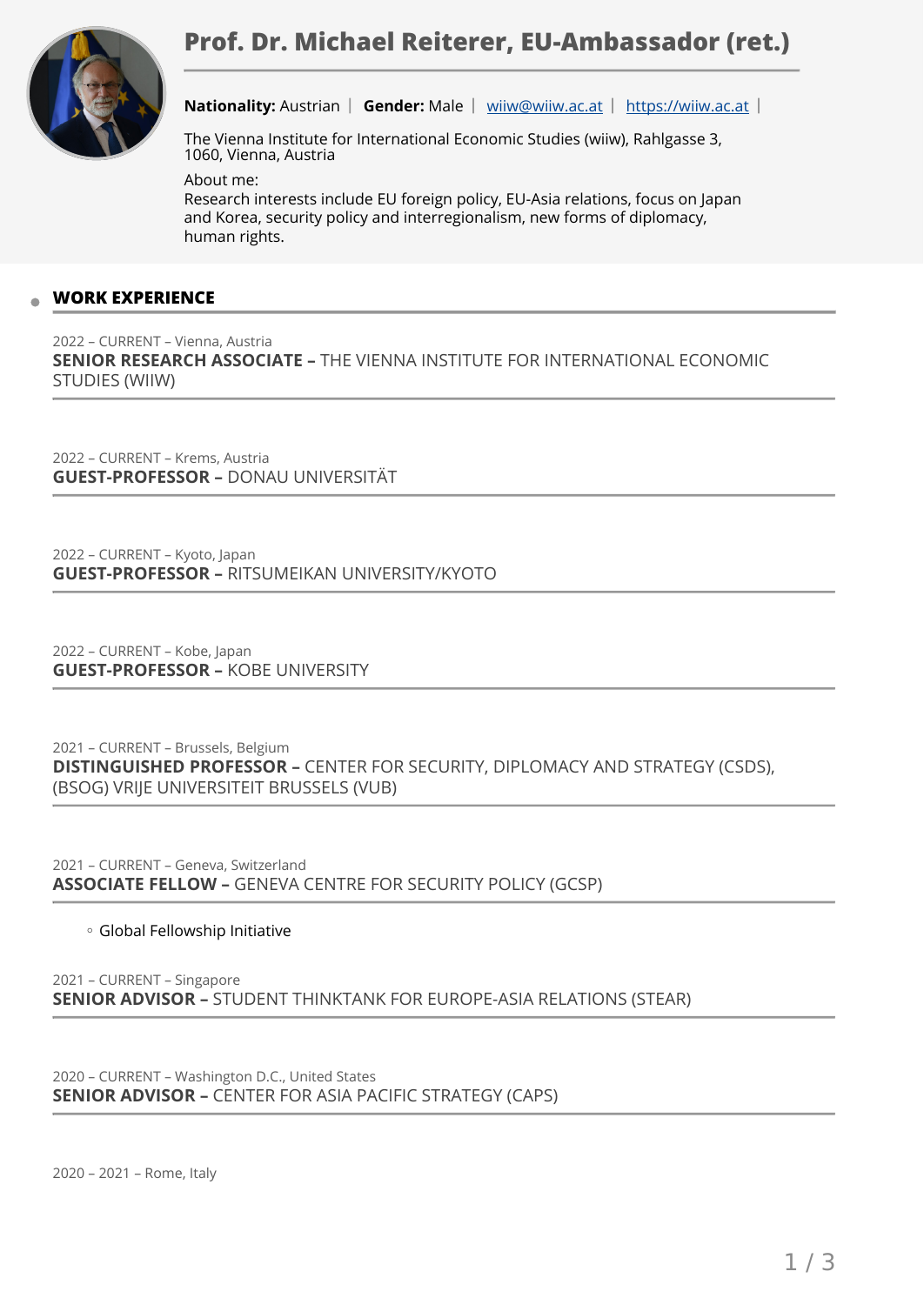# **ADJUNCT PROFESSOR –** LIBERA UNIVERSITÀ INTERNAZIONALE DEGLI STUDI SOCIALI "GUIDO CARLI" (LUISS)

2021 – Vienna, Austria **ADJUNCT PROFESSOR –** WEBSTER UNIVERSITY

2015 – Krems, Austria **GUEST-PROFESSOR –** DONAU UNIVERSITÄT

Seminars and guest lectures also in the years 2014 and 2012

2011 – Kobe, Japan **GUEST-PROFESSOR –** KOBE UNIVERSITY

2010 – Krems, Austria **GUEST-PROFESSOR –** DONAU UNIVERSITÄT

1995 – Vienna, Austria **ADJUNCT PROFESSOR –** WEBSTER UNIVERSITY

1982 – Vienna, Austria **ADJUNCT PROFESSOR –** WEBSTER UNIVERSITY

### **DIPLOMATIC CAREER**

2017 – 2020 **Ambassador Extraordinary and Plenipotentiary of the European Union to the Republic of Korea** 

2012 – 2016 **Principal Advior (Ambassador), Department for Asia-Pacific, European External Action Service (EEAS)** 

Focusing on security policy, regional integration and think-tanks

2007 – 2011 **First Ambassador of the European Union to Switzerland and the Principality of Liechtenstein** 

2002 – 2006 **Minister, Deputy Head of the Delegation of the European Commission to Japan**